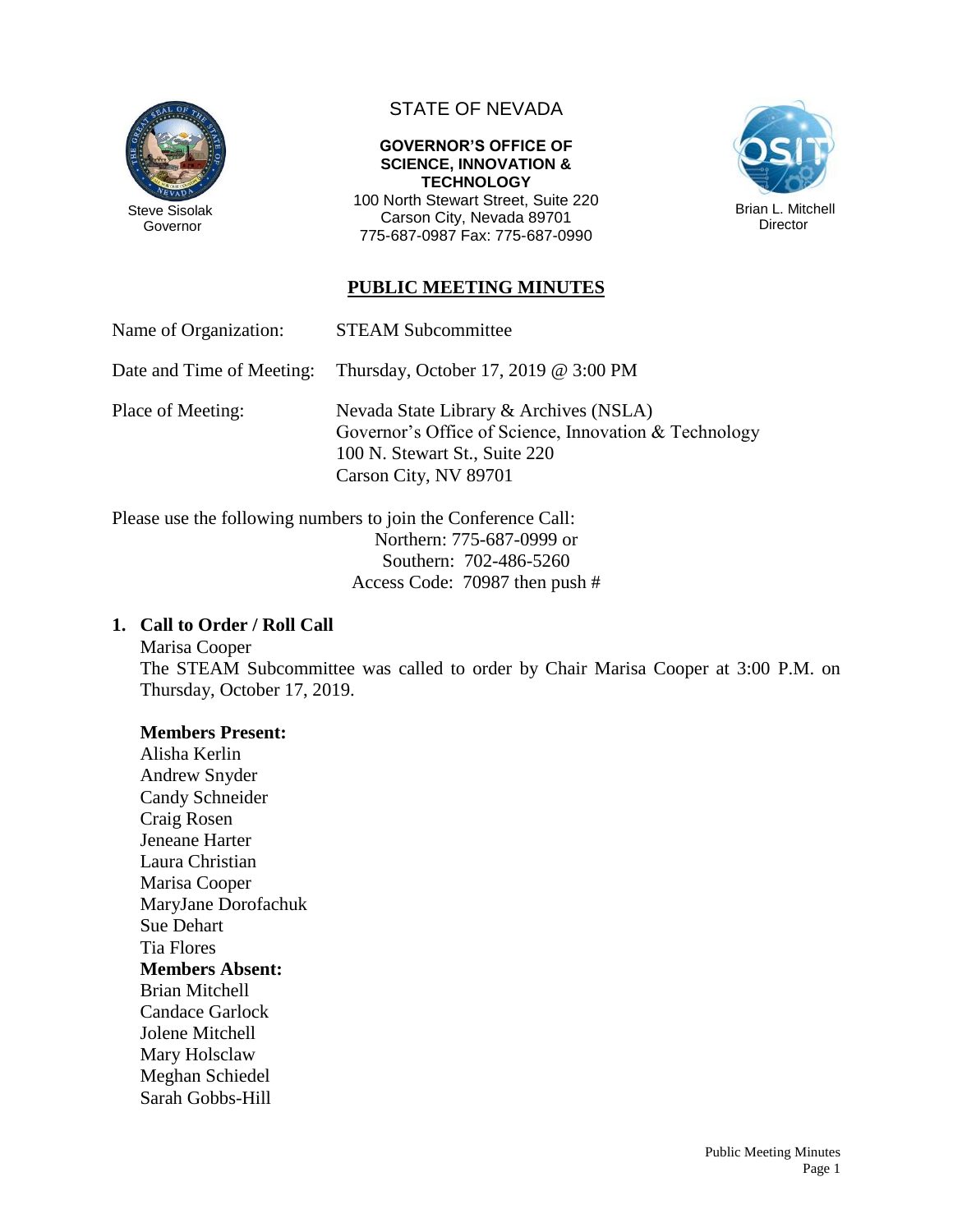**Staff Present:** Tracey Gaffney Debra Petrelli

**2. Public Comment** (No action may be taken upon a matter raised under public comment period unless the matter itself has been specifically included on an agenda as an action item.) Marisa Cooper

There was no public comment.

**3. Welcoming Remarks and Announcements** (For information only) Marisa Cooper

Chair Cooper welcomed everyone to today's meeting after an ample break. She had no announcements, but is glad that everyone is back together and ready to get to work

**4. Approval of the Minutes from the February 1, 2019, STEAM Subcommittee Meeting** (For possible action) Marisa Cooper

Chair Cooper asked if there were any corrections or additions to the February 1, 2019 Minutes as written. Ms. Schneider pointed out on page 2, first paragraph under Item V,  $5<sup>th</sup>$ line up from the bottom, should read, "workshop with Poet Laureate, Vogue Robinson, and the…" The correction was accepted by Chair Cooper and she asked for a motion to approve. Mr. Rosen made a motion to approve the Minutes of February 1, 2019 with the above correction. Ms. Harter seconded the motion. The motion passed unanimously.

**5. Discussion and Updates on the NV STEAM Conference** (For possible action) Marisa Cooper

Chair Cooper said because there had been no time to wind-down since hosting the NV STEAM Conference in Reno, the Southern Nevada STEAM Symposium in Las Vegas, and the Eastern Nevada STEAM Summit in Elko in October 2018, suggested a discussion and feedback from those who attended those events.

Chair Cooper pointed out that teacher feedback was consistently positive, and that the quality of the workshops for all three events went above and beyond what they have access to in other professional development arenas. She said their niche was the ability to craft thoughtful and well-developed standards-aligned workshops and she further suggested they continue to follow that path. She thanked everyone in the subcommittee for all their hard work and the success of every workshop. She added UNLV, the host in Las Vegas, was exceptional and went out of their way to provide all the resources necessary to make such a complicated event go smoothly. Mr. Rosen agreed that each event was a team effort.

Chair Cooper said these events worked because of the incredible collaboration involved and are now hearing from other groups across the state recognizing the depth of collaboration happening amongst all the institutions involved as well as this subcommittee. She said in looking forward to an excellent 2020, a couple of things of continued interest and focus for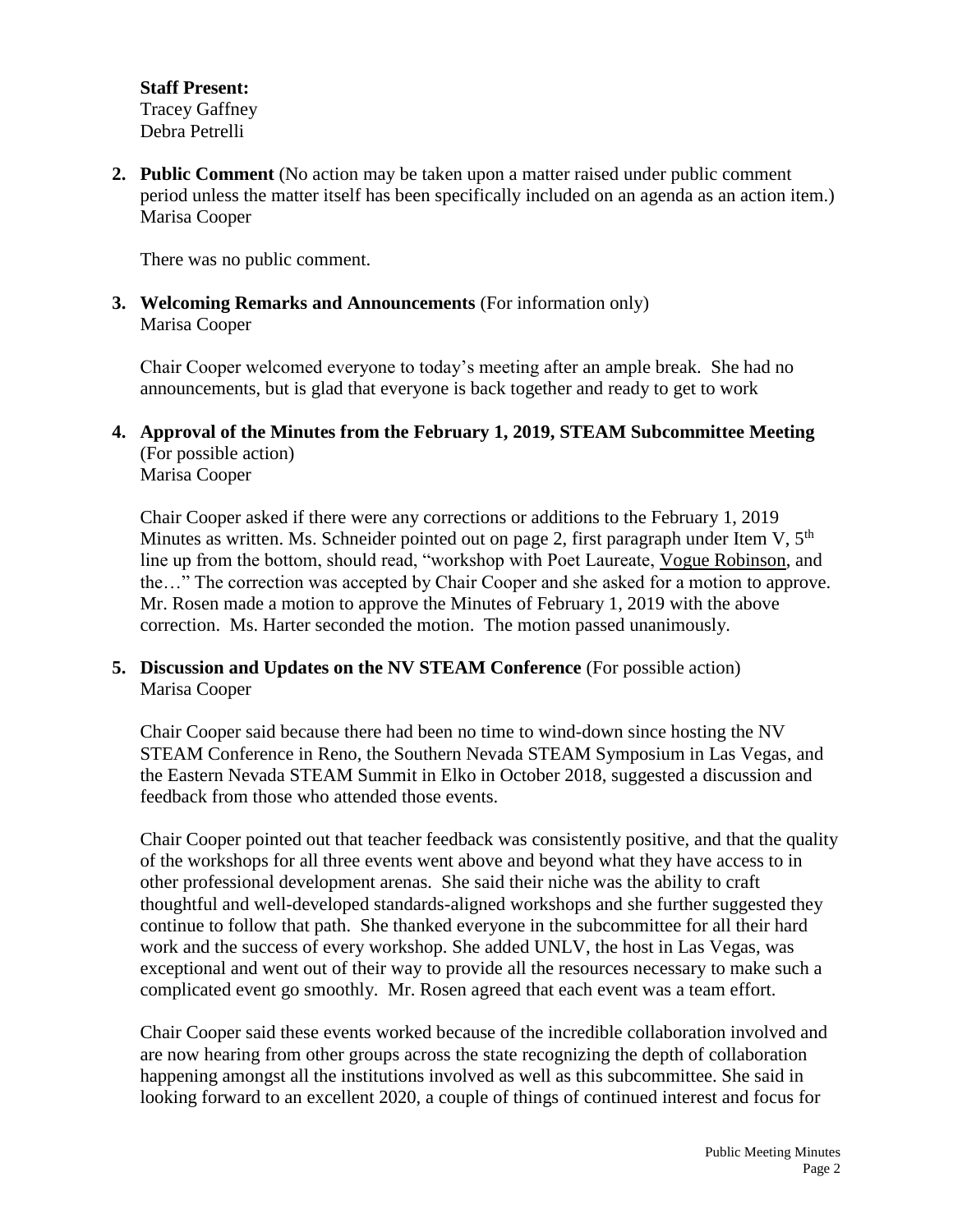this subcommittee are figuring out how to make resources stretch as far as possible and serving as many teachers as possible. She said the budget for the Nevada STEAM Conference 2020 is topping out at approximately \$140,000. She pointed out that funding is currently being raised and those efforts are continuing, which includes whether the State or any granting institution can help to support this cause. She said it is critical to make the funding last, and said she believes the best way to reach as many teachers as possible, is to change the format this year. She said the proposal for this year is having the NV STEAM Conference on Saturday, February 1, 2020 at the Nevada Museum of Art in Reno. She said it will provide an opportunity for teachers from across the state to request and sign up for additional workshops which will take place at their schools all over the state. For example, she said if two teachers from one school take a workshop and then believe their entire school could benefit, they can sign up to have that workshop presented in their school. She added this would ultimately reach many more teachers than if those workshops were only presented at the conference, ultimately reaching more teachers and being a much smarter way to use resources.

Chair Cooper asked the subcommittee whether this was a model they liked, and whether institutional members feel this is something they personally would like to participate in by rolling out their workshops in different locations around the state. She also suggested that everyone consider a specific geographic region within the state they could service.

Ms. Schneider asked whether each organization/institution would be responsible to fund their own outreach of those workshops to the different locations. Chair Cooper said she is looking to secure separate funding for that package, which is not confirmed at this time, so currently, there is not funding for that package and it would be on each institution to fund. Chair Cooper also suggested those institutions already hosting other suites of programs, could possibly plug in their STEAM workshop somewhere else, thereby capturing those members for Nevada STEAM so to reflect how many people are getting access to that content. Ms. Schneider clarified that it may not be the exact workshop anticipated for the STEAM conference, but at least a STEAM workshop. Chair Cooper also suggested local institutions to partner up with others in different locations around the state who could also roll out their workshops to further limit travel time and expense for our local institutions.

Mr. Rosen said there are other ways to leverage resources. He said, for instance, contacting upcoming events such as the ConFABulation Conference or Science Teachers Association and request to present workshops in those forums under the Nevada STEAM guidelines.

Ms. Kerlin asked that with the many STEAM events planned and coming up for teachers, whether a date or time had been scheduled. Chair Cooper said with this new model and workshops being included, anything between February 1, 2020 and February of 2021.

Chair Cooper asked whether this model seemed more-or-less manageable than last year's conference. Ms. Flores pointed out that her organization's fiscal year ends July  $1<sup>st</sup>$  along with grant funding for that year, which is already dictated to the end of June. She said they would have to wait to request funding until July 2020. Chair Cooper pointed out funding for a "mobile" workshop would basically consist of one person to travel to the location and spend the night plus materials for the workshop versus raising funds for a second conference. She said it seems to be much more manageable. Ms. Flores said it seems more feasible to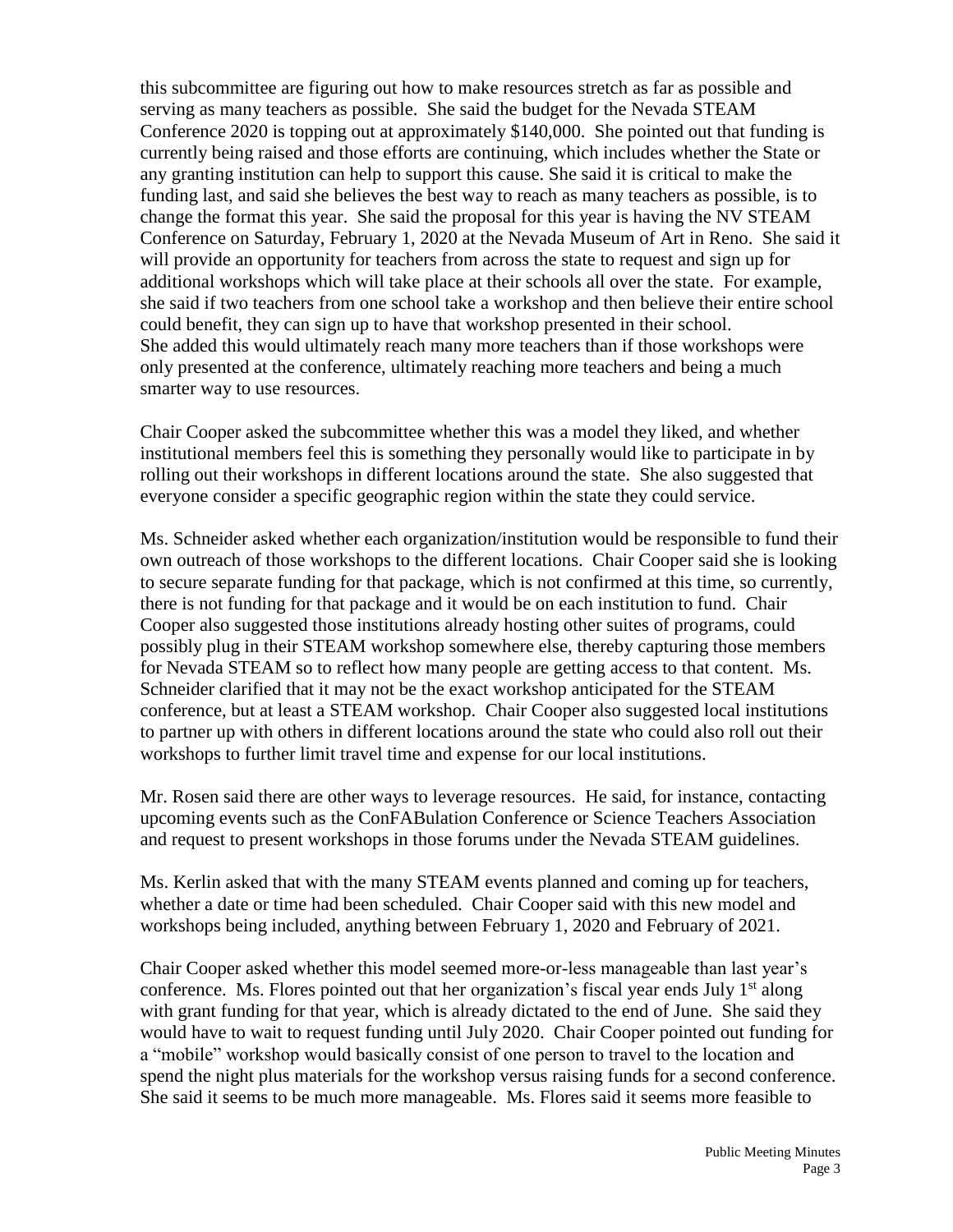facilitate a workshop towards the end of the year rather than within a short timeframe of the original conference. Mr. Rosen reiterated it would give organizations from February 2020 to February 2021 for reporting STEAM events they participate in.

Mr. Rosen said it would be helpful to know the fiscal numbers being looked at per workshop in order to find funding and get a better idea of how many workshops can be produced. He suggested each organization submit their cost projection for a workshop. Chair Cooper pointed out those numbers would be radically different between organizations and some members might not feel comfortable sharing that information. The topic of collaboration was discussed. It was pointed out that organizations could share in a workshop, then share in those successes. Chair Cooper said much will depend on the interest of groups and what kind of sign up is received at the conference in February. She added if each organization within this subcommittee could commit to doing just one of these workshops during the 2020 year, just as many teachers would be affected as if a second and third conference took place. Mr. Rosen suggested contacting PTA groups at difference schools who often pay for workshops, and present a "menu" of workshops they may be interested in. Chair Cooper agreed and said she would post a menu of workshops on the nvsteam.org website soliciting Nevada STEAM Workshops, along with in-person signups at the NV STEAM Conference in February. It was suggested that funding information also be posted on the website.

Ms. Flores asked whether feedback from the last conference included teachers requesting workshops take place in each of their own geographical areas and whether any specific areas were identified. Chair Cooper replied information was extrapolated by district and school, with over-whelming feedback, whether a teacher was rural or urban, that said, "*Everybody at my school needs to see this, my administrator needs to hear this*." She said it was clear that teachers feel what is happening at these conferences should be happening for larger groups of teachers in the schools. She added that every teacher at every school cannot be accommodated, but if one workshop can go to a school, a much broader and diverse collection of teachers can be targeted. Ms. Dorofachuk asked how the Continuing Education Units (CEU) for these workshops will work. Chair Cooper responded that CEU's, Professional Development (PD), license renews, or advancement credit would not be earned by teachers for these workshops. She added this is a two-hour workshop and would more likely satisfy teacher's on-site hourly requirements or standard PLC time. Mr. Rosen, referring to a recent ordinance (July 1, 2019), clarified that teachers will no longer be required to receive in-service credits, but rather than renew their license they are now required to have 15 hours of PD every year, and certificates can now be issued by the hour. He added that DRI has become an approved provider for those credits.

There was further discussion on the STEAM crediting of a program when there is collaboration between organizations for STEAM presentations outside of the STEAM conference. Chair Cooper said programs outside of the STEAM Conference still need to be reviewed and validated as STEAM by the STEAM subcommittee. She pointed out the subcommittee will be discussing a possible Nevada STEAM Seal for that type of approval and clarified the seal and the conference are two separate items.

Chair Cooper asked whether members are willing to provide her with a breakdown of costs to offer a workshop within the organization's city, a workshop within a ½ day for a one-day trip, and an overnight trip.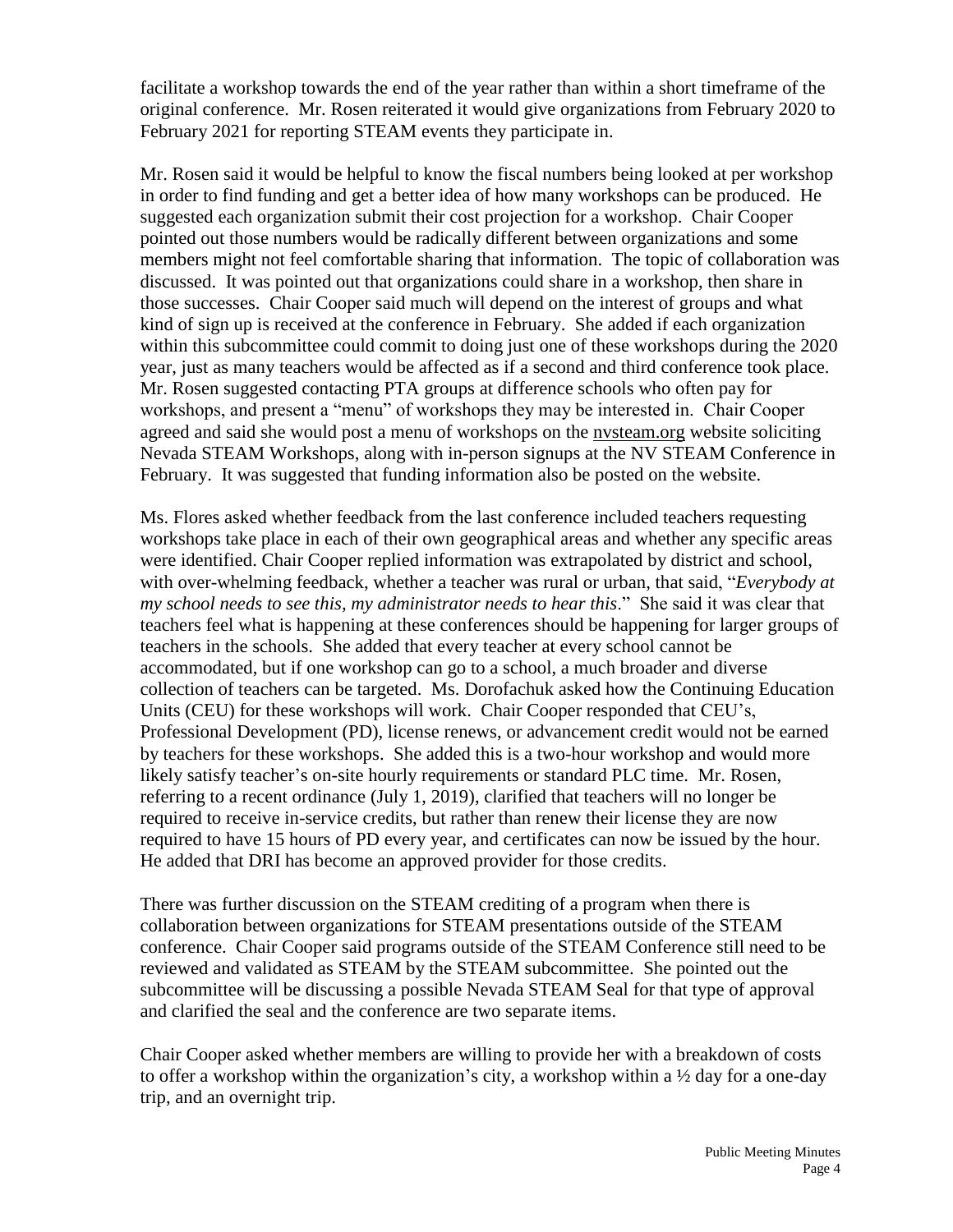Chair Cooper said for the NV STEAM Conference 2020, the theme this year will be "Exploring the Intersection of Art and Technology," and can sustain a maximum attendance of 265. She said early stages of talking about workshops has begun and asked any members not already contacted to be sure to connect with her. She said the key-note speaker currently lined up is Linda Liukas, who is based in the Netherlands, and has written a series of books called *Hello Ruby.* She has been on a global speaking tour including several pep-talks. She pointed out that her work is focused on the idea that coding is a language of creativity and by investing in all students in the language of computers as a possible place for experimentation and exploration, wonder and curiosity, we will change the way students understand computer technology, computer science, AI, and coding specifically. She added that Ms. Liukas is very interested in not only the key-note speaking, but also providing a workshop. She added the museum is pursing the possibility of her providing a copy of the *Hello Ruby* book series for everybody.

Chair Cooper suggested continued conversation on this item be tabled for today and added to the next meeting of the subcommittee.

# **6. Discussion on Developing STEAM Policy Recommendations for Nevada** (For possible action)

Marisa Cooper

Chair Cooper said there is a need for the subcommittee to start looking at what is and is not STEAM in the state. She said it is time to provide an approval system where people can submit a program, a workshop or even a paper on Nevada STEAM and the subcommittee can make the determination as to whether or whether not it meets Nevada STEAM standards.

Ms. Gaffney referring to the handout from the Arts Education Partnership, pointed out in the document titled, *Policy Considerations for STEAM Education,* said this is an example of something this subcommittee may be interested in putting together, possibly recommendations or guidelines for a STEAM program to include a STEAM definition, background need, or possibly highlight different STEAM programs, including resources for teachers. She asked whether the subcommittee would be interested in putting something like that together for Nevada specifically. Chair Cooper asked what format Ms. Gaffney was suggesting. Ms. Gaffney said perhaps a guide that is easily accessible to teachers that could be used like a toolkit. Chair Cooper pointed out this sounds very much like the white-paper the subcommittee already produced in terms of definition and providers, etc. She said maybe it is time to revisit the white-paper and turn it into a more instructive piece for the State. Ms. Schneider pointed out it was never intended from the beginning for the white paper to create a curriculum. Referring to the handout, *Preparing Students for Learning, Work and Life Through STEM Education*, she said this document describes school certification and diploma endorsement and is not a curriculum outline. She said they are relying on teachers and the inspiration they gain from attending professional development and/or conferences to make that intersection to be rich with STEAM. She further discussed a recent Arts Education Partnership meeting she attended which included much of this conversation, with some panels specifically aimed at STEAM, because of the release of this policy brief. She said that meeting was very interesting and suggested inviting one of the panel members from that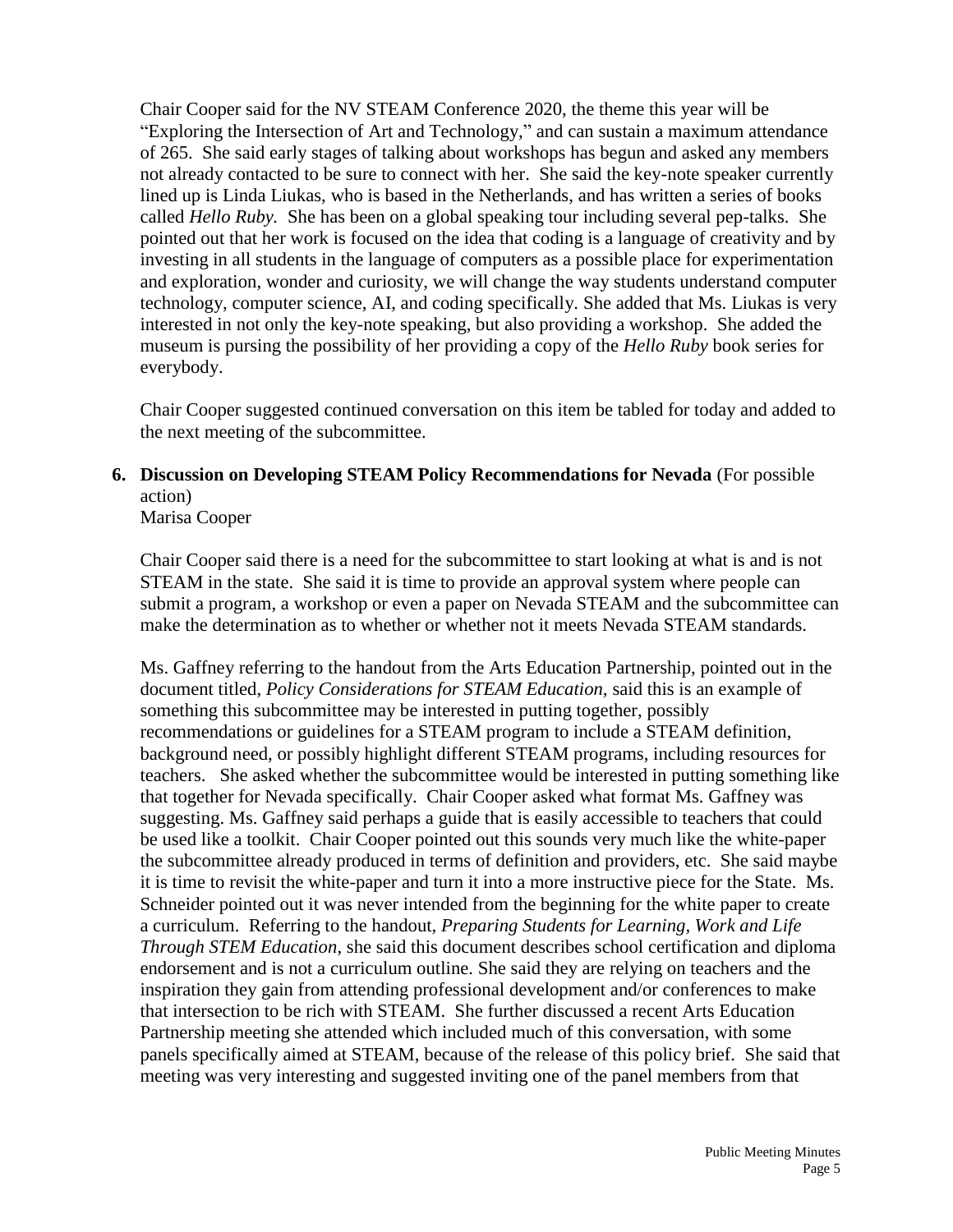meeting, Nettrice Gaskin from FAB Foundation, as another key-note speaker or engage her in some way at the NV STEM Conference 2020.

Chair Cooper concluded that any proposal would need to be backed up by a very specific, thoughtful list of attributes to include what makes STEAM. She suggested continued conversation on this item be tabled for today and added to the next meeting of the subcommittee.

#### **7. Discussion on Designated STEAM School Program Similar to the Governor's Designated STEM School Program** (For possible action) Marissa Cooper

Ms. Gaffney pointed out the discussion on this item comes from the STEM School Designation process wherein each year schools apply for Governor Designation. A team from the Governor's STEM Advisory Council reviews schools against the Nevada STEM framework and make the designation determinations. She said in the last few years, schools have had a lot of interest in STEAM designation. OSIT is considering adding a section to the framework for STEAM with STEAM attributes and what a STEAM school would demonstrate. She said schools interested in that designation could indicate so and the review team visits could include looking at those particular attributes for determination. She pointed out that OSIT wanted to put this idea out to the subcommittee to see if there is interest in identifying and developing what those STEAM attributes would be and then add it to the framework. She said there has been a lot of interest from schools in becoming a STEAM school versus a STEM school.

Ms. Flores asked who is currently determining STEAM schools. Ms. Gaffney said the one of the selling points for the Governor designation is those schools have gone through this rigorous process and have proven they meet these different qualifications. She said often schools apply that have deemed themselves as a STEM or STEAM school and realize they do not meet the State's standards to be designated. She added that a school can name themselves anything they want whereas a Governor Designated STEM School has actually met the qualifications and standards for the State of Nevada.

Chair Cooper said as she understands it, OSIT is proposing to include STEAM in the existing STEM process and not committing to a separate program. She asked whether programs would need to meet both the STEM qualifications as well as the attributes for STEAM as determined by this subcommittee. Ms. Gaffney responded they could start with the STEM framework, which is only missing the Arts Integration piece. She said it makes most sense to add to an existing program versus starting from scratch.

Mr. Rosen said he has participated in the STEM School Designation process for several years and feels it would be extremely beneficial to include the Arts component for schools that want to be designated as STEAM. Chair Cooper suggested workshopping this idea at the NV STEAM Conference 2020 with teachers and presenting it in a similar way the subcommittee presented the white-paper, with a member of the subcommittee moderating, by using the STEM School Designation framework and collectively building upon it, the attributes needed for a STEAM school designation. She added the subcommittee could then filter through that information. Mr. Rosen agreed.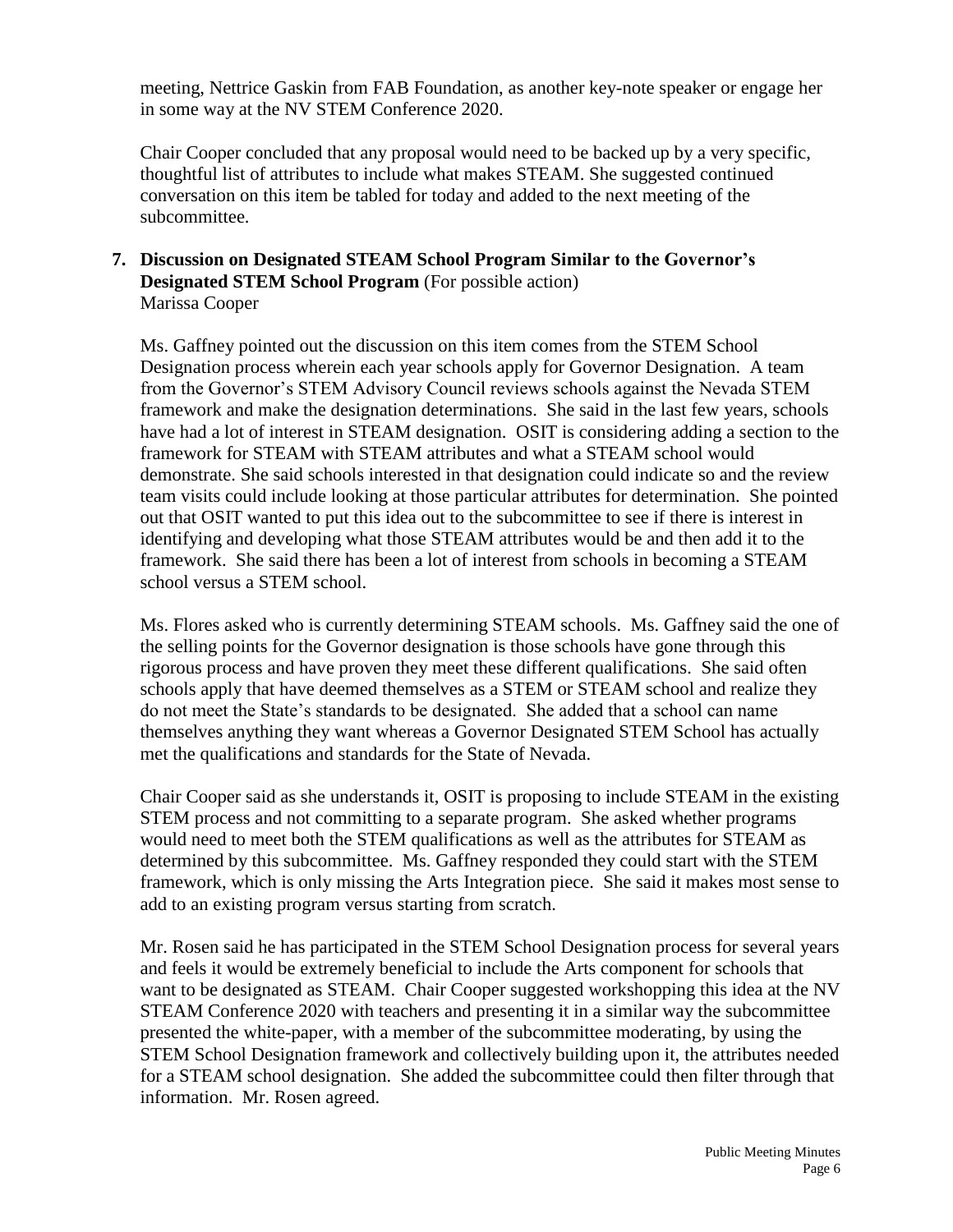Chair Cooper said, with reference to a STEAM seal, different from the Governor's STEM Designation, it would be for those schools who want to be designated as a STEAM school but may not be able to meet the STEM framework, and we need to consider whether that designation would require a formal government process.

Mr. Rosen said he is hearing two different things here; one is the school designation, and then there is the informal piece. He asked how the informal programs, such as most of the members on this subcommittee have, get designated as a STEAM program.

Ms. Schneider commented that too much bureaucracy may not work here. Mr. Rosen said perhaps guidelines of what a STEAM program looks like is different than what a school STEAM program would be.

Chair Cooper suggested continued conversation on this item be tabled for today and added to the next meeting of the subcommittee.

## **8. STEAM Subcommittee Member General Announcements** (For information only) Marisa Cooper

Ms. Kerlin with UNLV Department of Arts and the Barrick Museum of Art, commented on "Connective Tissue," which is currently on view at the museum which is a sole-exhibition by a neuroscientist-turned-artist Amanda Phingbodhipakkiya. She said Amanda has done some pep-talks in which she tells her story about her project called "Beyond Curie." She said her exhibit is up until February 22, 2020, which is interactive, featuring colorful murals discussing science, from neurons to quantum physics, with lots of text involved that links to research women innovators have done. She said 50 middle school girls are being brought at a time to visit the exhibition every Tuesday, Thursday and some Fridays for a total of 1,950 middle schoolers, with another 30 busloads of K-12 to the museum. She said the teachers come, the students look at the show, and students from the science and art departments at UNLV interact and talk with them. She said a workshop is conducted at the end with pocket microscopes the museum purchased for each student to use. Ms. Kerlin added that before Amanda was a neuroscientist, she studied dance at Columbia University, and after an accident while in school, it led her to her other love, science. She said in full circle she worked for an entire week with the dance department at UNLV where they performed a piece called *January is a Girl*, about synesthesia.

Ms. Christian from the Discover Children's Museum commented they had partnered with the Las Vegas Clark County Library District Foundation who is sponsoring families with children, a family four-pack of free passes to the Museum. She said they are offering free museum passes to anyone with a library card and can check out a Family Adventure Pass for up to 4 to come to the museum. She said family members will receive free entry with a pass that can be checked out, like a book, at any of the Library District's 25 branches. She said the pass is good for 20 days and there are 335 passes to be divided between the 25 library locations. She said in the first week all 335 were checked out with another 190 on a waiting list.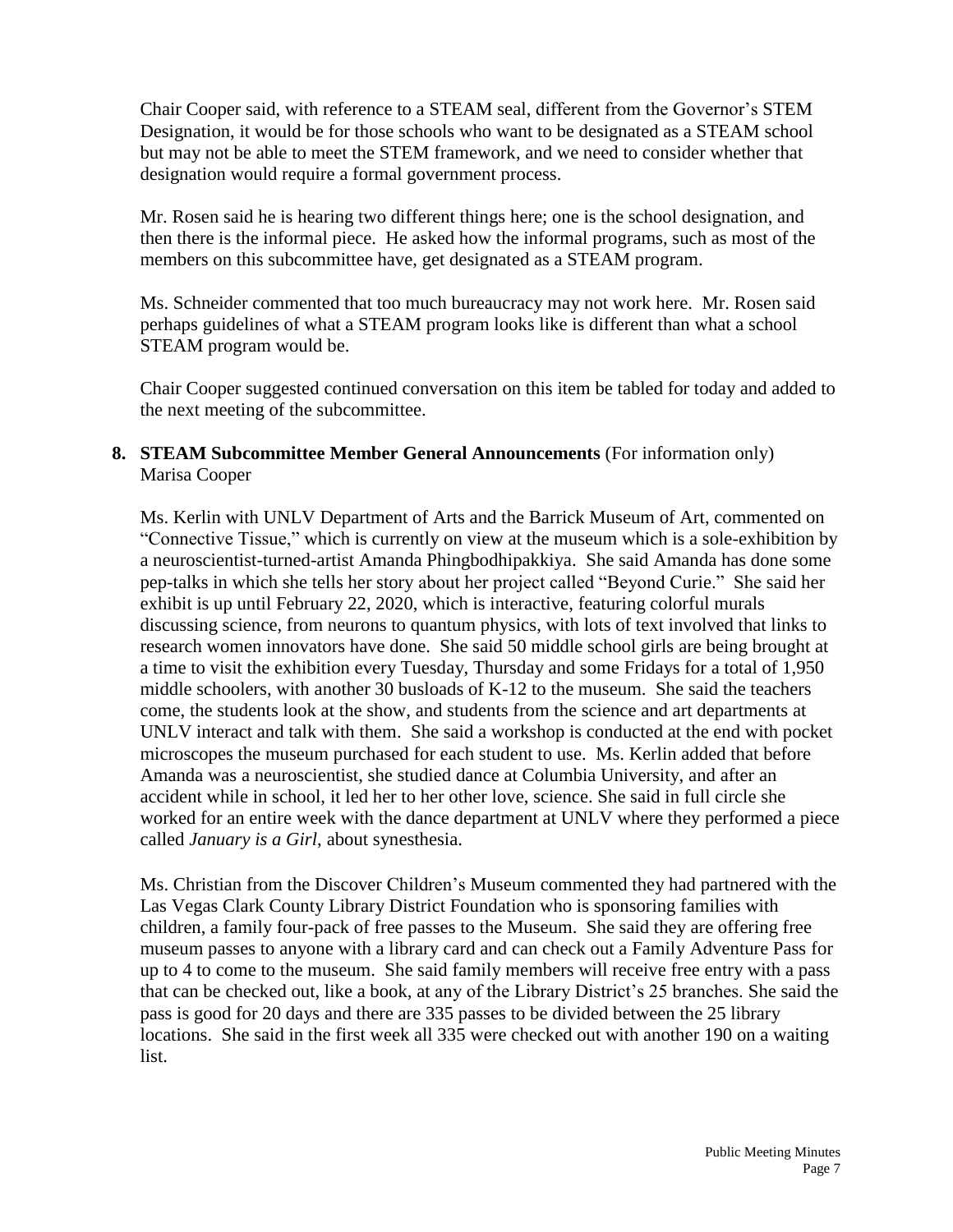Ms. Flores with the Sierra Arts Foundation said they just kicked off the debut of one of their programs called "Teen Empowerment Through the Arts" geared towards middle school students. She said a community health-impact study was done and it was recognized that Washoe County ranks as one of the highest in teen self-harm and teen suicide across the entire nation. She pointed out the arts are a good way to deal with this problem, which led Sierra Arts Foundation to partner with a Title 1 middle school, working with all  $6<sup>th</sup>$  graders, approximately 225 students, and collaborating with social studies teachers. She said through this collaboration with the social studies teachers they are connecting this as an arts and integration program in bringing three different arts disciplines to help bring those lessons to life. She said it focuses on the inclusion of helping students to build self-confidence, coping skills, etc. She added that on this leg of the program they have partnered with Nevada Humanities.

Ms. Schneider with The Smith Center for the Performing Arts commented that during their ConFABulation Event, a summer arts institute that trains educators in arts-based teaching methods, hosted an artist who introduced Claymation and greenscreen technology, as well as building digital escape rooms. She said it was well received and the comments were strong in the evaluations. She said they are bringing her back to do workshops and go into classrooms to do demonstration teaching and currently have well over 60 teachers confirmed for each of those professional.

Mr. Rosen with Desert Research Institute (DRI) commented on a newly acquired grant in which DRI purchased a virtual reality (VR) program, which will allow them to take individuals on a virtual reality journey of NASA sites. He added that when the grant is done, DRI will own the system and will be able to use it for other VR experiences throughout the state.

Ms. Dorofachuk with the Nevada Arts Council commented she is preparing handouts for an upcoming meeting on Tuesday, October 22, 2019 which is an Arts Education Stakeholder's meeting in Las Vegas and Carson City with the Nevada Arts Council, Senator Joyce Woodhouse and a consultant from the Education Commission of the States and the National Endowment for the Arts to talk about accomplishments and possibly moving forward with a Strategic Plan for arts education statewide.

Ms. Kerlin commented on an upcoming Arts Education meeting at UNLV's Barrick Museum on November 1, 2019, in which they are hosting a gathering focusing on art education in the community. She said all are welcome and the event is free. She added it is in partnership with the Department of Teaching and Learning, Barrick Museum, Smith Center, Clark County School District, School Community Partnership Program and Art Educators of Nevada. She said they have art resident Chet Scott and Dr. Meryl Goldberg facilitating the discussion. The meeting is 4:00 pm to 8:00 pm and they are expecting at least 80 teachers.

### **9. Consider Future Agenda Items for the Next Meeting** (For possible action) Marisa Cooper

Chair Cooper suggested the following agenda items for the next meeting:

- 1. Discussion and Updates on the NV STEAM Conference
- 2. Discussion on Developing STEAM Policy Recommendations for Nevada